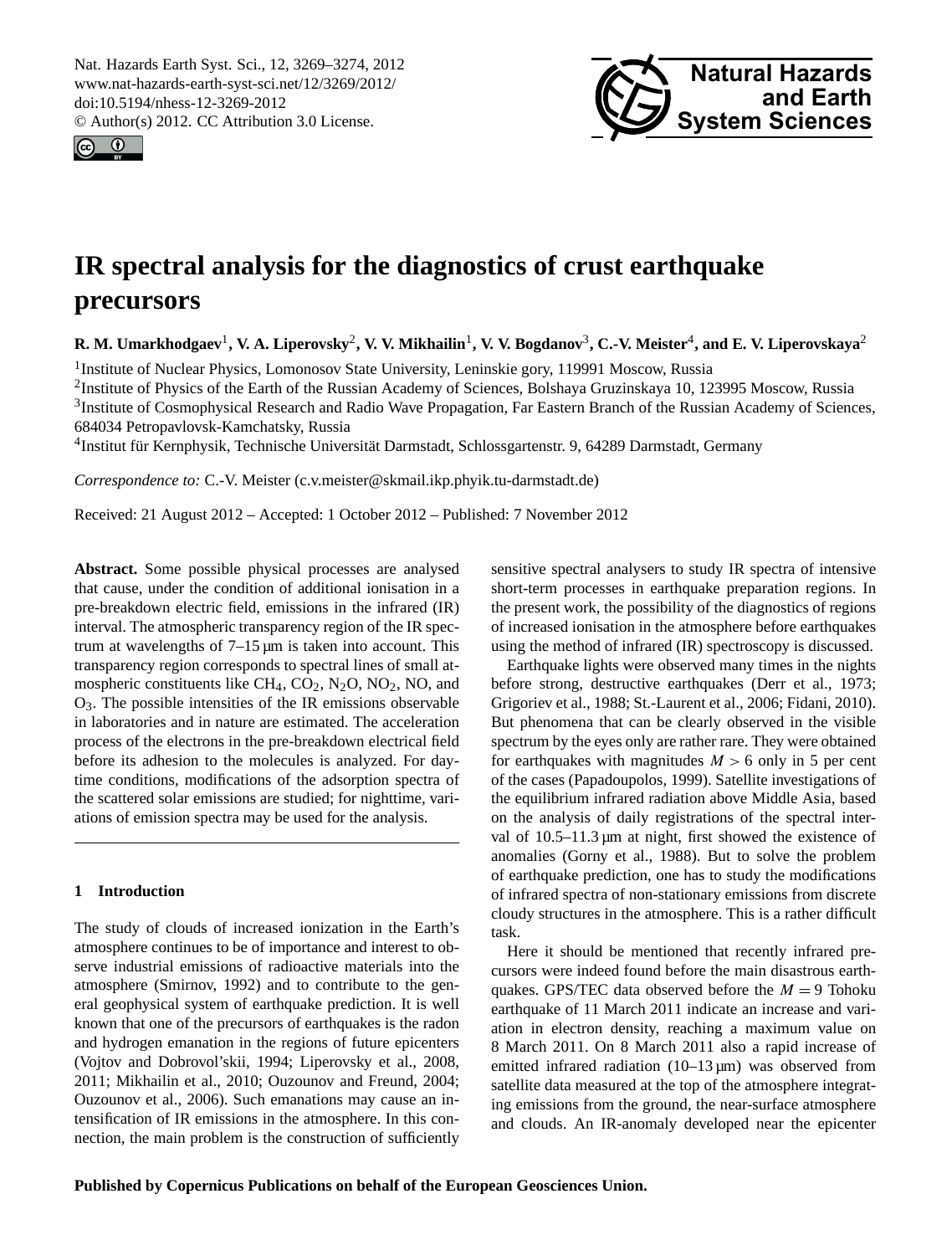(Ouzounov et al., 2012). Based on remote sensing images of FY-2C, thermal infrared anomalies were found to begin already 55 days before the  $M_s = 8.0$  Wenchuan earthquake in Sichuan/China (Lejun et al., 2009). Thermal infrared anomalies were observed in correlation with the L'Aquila earthquake of 6 April 2009 (Lisi et al., 2010). Also in this case the anomalies, appearing between 30 March 2009 and 1 April 2009, were observed near the earthquake epicenter.

The model of the generation of quasi-homogeneous largescale anomalous electric fields in the near-Earth atmosphere before earthquakes by radon emanation was developed in the studies (Pulinets and Boyarchuk, 2004; Smirnov, 1992). But modifications of radon emanation by the deformation of granite rock cracks were already studied by Holub et al. in 1981 (Holub and Bready, 1981). Segovia et al. (1989) reported on the radon anomaly of a fault of the geothermal field "Los Azufres" prior to the destructive  $(M_s = 8.1)$  Mexican earthquake of 19 September 1985. The geothermal field "Los Azufres" is situated about 260 km NE of the later epicenter.

Another model of the electric process assumed the formation of non-stationary mosaic likely distributed Frenkel areas of the electric field in the atmosphere above earthquake preparation regions with characteristic length scales of hundreds of meters. These Frenkel areas are then sources of infrared emissions. The process is based on  $\alpha$ -particles with energies of 6 MeV, which occur during the radioactive decay of radon. Energy may be lost by repeated collisions with atmospheric molecules, cause an increase of the degree of ionisation of the atmosphere, and also excite molecules. So, the ionisation intensity of the atmosphere may rise by 1–3 orders of magnitude (Smirnov, 1992; Wick and Singh, 1994; Heinke et al., 1995; Pulinets and Boyarchuk, 2004). Further, the adsorption of water molecules to the molecular ions proceeds. As result, light (with less than nine attached  $H_2O$ molecules), medium-weight, and heavy ions form. Then, the generation of charged aerosols starts. Their dimensions and densities grow at sufficiently high concentration of humidity. Finally, an electric field appears, which is about two–three orders of magnitude larger than the initial, background electric field of the atmosphere  $(130 \text{ V m}^{-1})$ , and it does not depend on the initial field. Estimates of the amplitudes of the appearing electric field are given in Liperovsky et al. (2005). A detailed analysis is presented in Liperovsky et al. (2010). If the pulses of the local electric field in the near-Earth atmosphere are not sufficiently strong for a breakdown during the earthquake preparation time, they may be, nevertheless, strong enough to excite the molecules of some rare atmospheric components and the corresponding IR emissions.

Let us discuss this point in more detail. In nature, the experimentally obtained and theoretically explained regularity exists, according to which the small-scale aerosols are mainly positively charged, and the large-scale aerosols possess a negative charge. Correspondingly, the larger aerosols move downward, relative to the small aerosols. The Frenkel charge separation by gravity works and electric fields are created. In the upper layers of the plasma cloud, the total charge is positive, and in the lower layers the cloud is negatively charged (Frenkel, 1949). In accordance with Liperovsky et al. (2008), the maximum amplitude of the pulse of the vertically directed, local electric field in the atmosphere satisfies  $E_{\text{max}} \sim V \rho_+/(S \varepsilon_o)$ , where  $\rho_+$  is the volume density of the positive charge, V designates the volume of the cloud of pancake form, S is the cross section of the cloud, and  $\varepsilon_o$  describes the dielectric constant of the vacuum. Thus  $E_{\text{max}}$  is determined by the ratio of the mean density of the positively charged particles to the unity of the projection of the cloud volume into the horizontal plane. The mosaic likely distributed in the atmosphere non-stationary regions with increased densities of rare atmospheric components, and Frenkel electric fields are sources of IR emissions, as the electrons that collect energy in the electric field deliver the energy for the excitation of the molecules and the associated energy emissions.

The experimental diagnostics of atmospheric disturbances observing the emission spectra at night and the absorption spectra at daytime is possible. In this connection, the observation of the rare atmospheric components is of large interest.

#### **2 The IR experiment at the Moscow State University**

At the Institute of Nuclear Physics of the Moscow State University, sources of IR emissions in the atmosphere are modelled in the laboratory in electric fields of  $2 \times 10^2 - 10^6$  V m<sup>-1</sup> to observe the corresponding IR spectra.

A scheme of the set-up of the experiment is presented in Fig. 1. The apparatus consists of a plasma-chemical reactor, a system for drying or increasing of humidity, the system of air cooling, and the device for the registration of the relative ozone concentration. The barrier discharge is used as plasmachemical reactor. To increase the efficiency of the synthesis, the reactor surface is cooled by a water system. The air delivery of  $0.1 \text{ m}^3 \text{ h}^{-1}$  is provided by the compressor (1). For the generation of ozone, an alternating voltage (5) with an amplitude of up to 25 kV and a frequency of 13 kHz is applied. The parameters of the electric pulse used to obtain ozone are given in Samoilovich et al. (1989).

The reactor (5) is disposed at the entry of cuvette (6) which is placed inside the optical spectrometer BRUKER IFS 66 V/8 [\(www.bruker-optics.de\)](www.bruker-optics.de). Such a spectrometer allows for the measurement of emission and absorption spectra in the interval of wavelengths between  $0.2$  and  $500 \,\mu m$  (this corresponds to emitted or absorbed photon energies of  $10^{-3}$ – 6.25 eV). It is a FTIR (Fourier transform infrared) spectrometer based on Michelson interferometry (see e.g. Griffiths and De Haseth, 1986; Schrader, 1995) with a spectral resolution of 0.15 cm−<sup>1</sup> . For the instrument, various light sources, beam splitters including broad-band Mylar foils,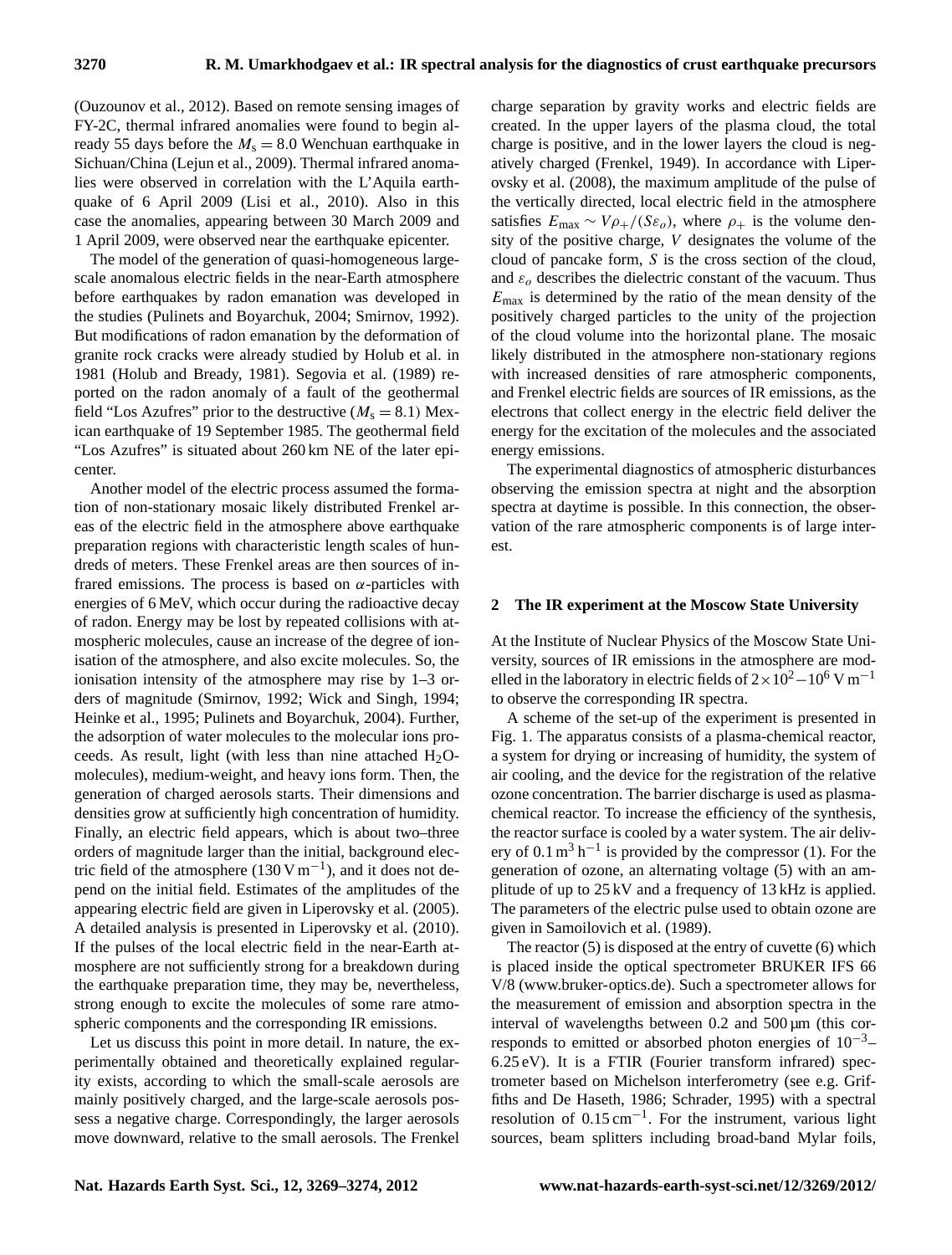

**Fig. 1.** Set-up of the IR experiment at the Moscow State University.  $1$  – compressor,  $2$  – cooling and drying system,  $3$  – system to increase the humidity,  $4 -$  thermo-sensor,  $5 -$  plasma-chemical reactor, 6 and 7 – cuvettes, 8 – lamp, 9 – photoreceiver.

and detectors including bolometers are available. Furthermore, beam condensers for micro-transmission, reflection with variable angle of incidence, attenuated reflection, and emission spectroscopy can be applied. Finally, polarizationand temperature-dependent measurements (4–350 K) can be carried out. The application of the BRUKER spectrometer at the Moscow State University is described in detail in Liperovsky et al. (2010).

The cuvette (6) consists of glass, but its windows are made from the crystal  $BaF_2$  with the transparency region 0.115–  $13 \mu m$ . The cuvette (7) is completely made from quartz. This cuvette is applied for the measurement of the ozone concentration using the absorption of the ultraviolet (UV) line at 254 µm, which is radiated by the lamp (8). The relative ozone concentration in the cuvette (7) is registered by the electric current in the photoreceiver (9).

Experiments were carried out at different humidity and air temperature. For these purposes the systems of cooling and drying (2) or increasing of humidity (3) were used. To dry the air feeded into the apparatus, a nitrogen trap is used as first step in the cooling block. Then the air enters a meandering flask which is submerged in a Dewar vessel with liquid nitrogen. To control the temperature, a thermo-sensor (4) is installed upstream of the reactor.

The working chamber (5) and the absorption unit (6) are filled with atmospheric air and one of the materials  $O_2$ ,  $N_2$ ,  $CO<sub>2</sub>, O<sub>3</sub>, CH<sub>4</sub>, N<sub>2</sub>O, NO<sub>2</sub>, CO, and H<sub>2</sub>O. The registration$ of the current is possible in the working chamber. Dependent on the voltage, it is possible to obtain pulses of dependent discharges. The pulses are visually registered. It is taken into account that, because of the ionization by  $\alpha$ -particles, not only the compounds considered by Zujev (1980), but also other short-lived compounds of nitrogen and oxygen may occur.

## **2.1** Increase of the rare atmospheric components  $N_xO_y$ **and O<sup>3</sup> as earthquake precursor**

Let us consider the possibility of the application of the absorption spectra of the small components of the daytime atmosphere for the earthquake prediction. With the chosen device it is possible to imitate the increase of the concentration of such rare atmospheric admixtures like NO,  $N_2O$ , and NO2, which indeed occur before earthquakes because of the ionization by radon.

In the former research works it was suggested that radon causes only an ionization. Electrons occur and are accelerated in the electric field by the Frenkel mechanism, and the electrons further excite vibrational transitions and, consequently, an IR emission. Now, as another chemical mechanism in the atmosphere, the decay of the  $O_2$ -molecule because of the  $\alpha$ -emission, the formation of ozone  $O_3$  is investigated. By the interaction of ozone with nitrogen, the nitrogen oxides NO,  $N_2O$  and  $NO_2$  are built.

To obtain first results in the laboratory, the synthesis of  $O_3$ , NO, N<sub>2</sub>O and NO<sub>2</sub> was performed without the direct use of α-particles. Instead of the radiation by radon, the barrier discharge was applied.

Ozone was registered by the wavelengths of  $0.254 \,\mathrm{\mu m}$  and in the region of 9.6 µm. All the nitrogen oxides were investigated in the spectral region up to 13 µm. The control of the ozone density was performed using the wavelength at  $0.254 \,\mathrm{\mu m}$ .

With the chosen equipment, the absorption spectra of nitrogen oxides were studied during the interaction with ozone. Even by the chemistry of the interaction of ozone with the nitrogen of the air, the nitrogen oxides may essentially change their concentration and composition.

Because of the small emission intensity and the insufficient resolution of the spectrometer, the emission spectra could not be observed in the interval of wavelengths between  $7 \mu m$  and  $13 \mu m$ , but an increase of the intensity of the absorption spectrum of  $NO<sub>2</sub>$  by 200 percent was registered experimentally. Thus it was suggested to analyse the increase of the nitrogen concentration – as possible earthquake precursor – and to study the dynamics of the absorption spectra of nitrogen oxides.

Under real daytime conditions, the IR emission from the source should cross a region with larger density of nitrogen oxides. In case of Earth-based observations, as example of the source, one may consider the scattered in the Earth's atmosphere IR emission of the Sun. It has to be mentioned that the concentration of nitrogen oxides decreases in water vapour at room temperature because of the formation of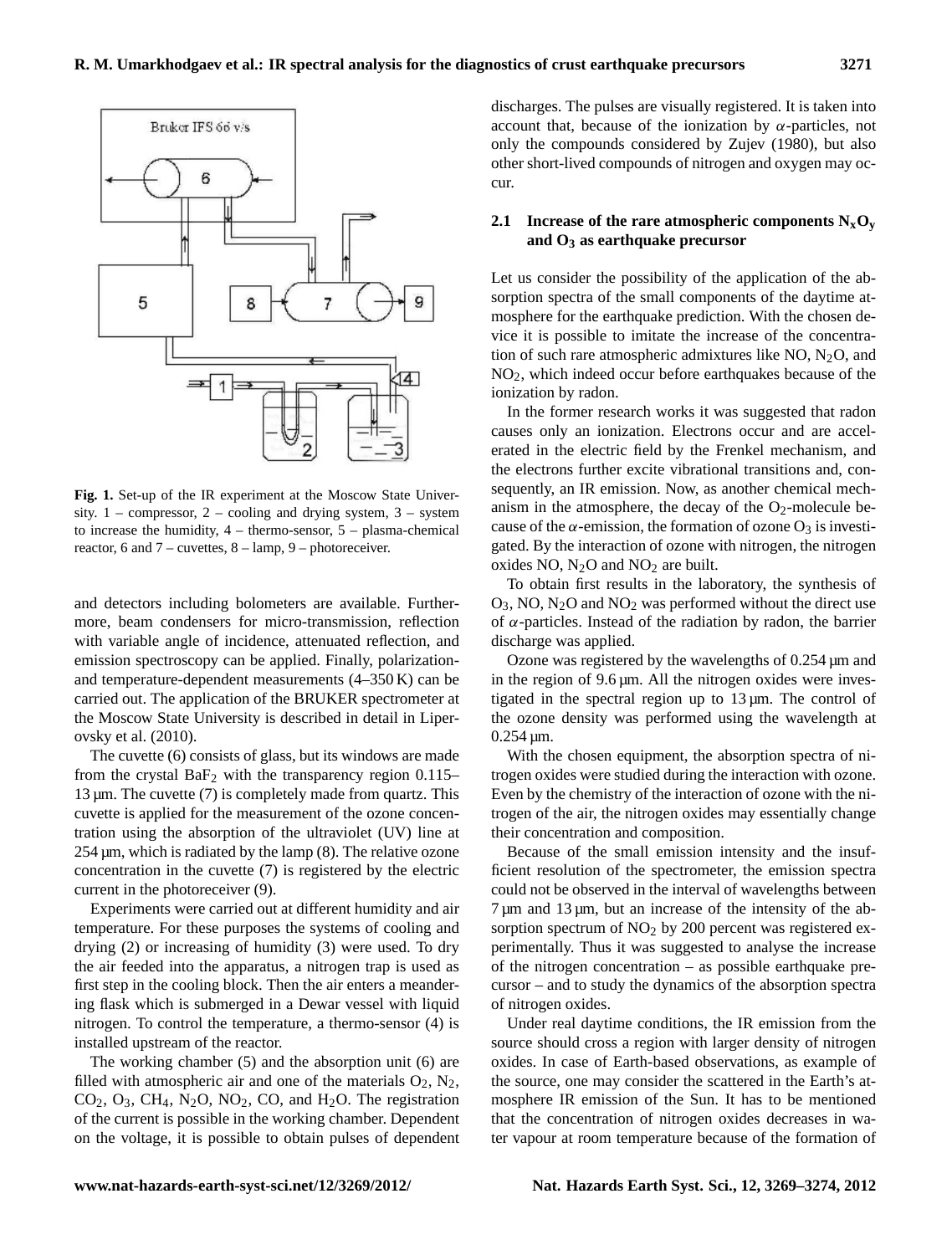acids, which has to be taken into account interpreting the laboratory experiment.

It is suggested that before earthquakes, under the condition of the electric field and at increased ionization by radon, single clouds with larger concentration of the small nonstationary compounds of the atmosphere  $N_xO_x$  occur. Performing spectral measurements in the IR region, one should obtain information on the formation of an earthquake precursor.

Performing Earth-based observations, one has to use at least two spectral devices to localise the region in the atmosphere with the anomalous absorption.

#### **2.2 On emission spectra in the nighttime atmosphere**

Because of the always existing radon and the cosmic rays, in the atmosphere the ionization rate is not so large. At normal pressure near the Earth's surface, it amounts to  $10 \text{ cm}^{-3} \text{ s}^{-1}$ . If the electron energy  $W_e$  is smaller than  $W_o = 0.45 \text{ eV}$ , it adheres to oxygen during the interaction with it, and an  $O_2^-$ molecule forms. In this process, of course, also a third particle takes part, a molecule. Under standard conditions, in the atmosphere at the Earth's surface, the electron collides, on the average, every  $\tau = 10^{-10}$  s. The lifetime of an electron is about  $\tau^* = 10^{-7}$  s. The collisions with the nitrogen atoms are, above all, elastic ones, if they do not adhere. The electrons collide many times with the molecules and gain kinetic energy from the external electric field. The electrons then excite the above-described rare atmospheric molecules, and clouds of increased ionization may form before earthquakes.

Seldom, because of the elastic collisions, also excited ions may occur, which emit a quantum of energy in the IR interval, particularly also in the interval of IR transparency of 7–15 µm, which amounts to energies of about 0.08–0.18 eV. Dependent on the strength of the electric field and the time between two effective collisions, part of the energy of the electric field is lost because of the excitation of vibrational energy levels of some molecules of the atmosphere.

Again it has to be mentioned that the discussed molecules are NO, CH<sub>4</sub>, CO<sub>2</sub>, NO<sub>2</sub>, NO, N<sub>2</sub>O, and O<sub>3</sub>. The total mean free path of an electron until the adherence is, on the average,  $\lambda^* \approx 2.5 \times 10^3 \lambda_e$ , where  $\lambda_e$  describes the mean free path in the case of elastic collisions at normal conditions. An analysis showed that the total mean free path until the adherence  $\lambda^*$  should be four orders larger, i.e.  $\lambda^* \approx 10^4 \lambda_e$ . For instance, the maximum energy of the electron in the nearsurface atmosphere at  $E = 3 \times 10^5$  V m<sup>-1</sup>,  $\lambda_e = 4.5 \times 10^{-7}$  m amounts to  $W_{\text{max}} \approx 0.7 \times 10^2 E e \lambda_e \approx 10 \text{ eV}$ , where *e* is the electron charge. Part of the energy of the electrons may be used to excite rotational and vibrational energy levels of the atmospheric molecules. The amount of this part may only be determined by experiments.

During the time of elastic collisions, the electrons gain energy in the electric field. But if the energy of the electrons is strong enough so that their collisions with some of the neutral particles of the atmosphere are inelastic, their energy again decreases, losing energy:

$$
\frac{dW}{d\lambda} = -CW, \quad C = \frac{kq}{\lambda_e} \tag{1}
$$

where  $q$  represents the mean energy loss because of an inelastic collision.  $k$  equals the ratio of the number of elastic electron collisions to the total number of electron collisions – that means it describes the occurrence frequency of the inelastic collisions along the mean free electron path  $\lambda_e$  where the vibrational-rotational energy levels of the atmospheric rare components are excited. Later, the excited molecules lose the energy as electromagnetic emissions. In case that the free electron is catched by adherence in presence of a third particle, there may be also an energy transfer to this third particle. Thus the derivative of the mean electron energy in the electric field is expressed by the relation

$$
\frac{\mathrm{d}W}{\mathrm{d}\lambda} = \frac{B}{W} - CW. \tag{2}
$$

The maximum energy may be estimated by

$$
W_{\text{max}} = \sqrt{\frac{B}{C}} \quad \text{with} \quad B = \frac{e^2 E^2 \lambda_e}{4}.
$$
 (3)

## **2.3 Estimations of the emission intensity at 7–15 µm in the laboratory**

Now the intensity of the emission spectrum registered by the spectrometer in the interval of  $7-15 \mu m$  will be considered. While the mean ionisation velocity of the atmosphere is about  $v_0 \approx 10 \text{ cm}^{-3} \text{ s}^{-1}$ , before earthquakes mean values are observed that are about 1.5–2 times larger (Vojtov and Dobrovol'skii, 1994). It is possible to assume that, directly in the clouds of ionisation, the temperature of ionisation may increase by two–three orders, so that one has  $v^* \approx 10^3 - 3 \times 10^4 \,\mathrm{cm}^{-3} \,\mathrm{s}^{-1}.$ 

Accepting some rough model approximations, one may estimate the number of energy quanta  $\Delta N_L$  registered by the spectrometer using the formula

$$
\Delta N_L = V_L k_L \xi \beta \chi \nu^* \Delta t, \qquad (4)
$$

where  $\chi v^* \Delta t$  equals the number of quanta emitted during the time interval  $\Delta t$  by the volume unit.  $V_L$  describes the total volume emitting in the considered IR-region. χ designates the number of quanta generated by one electron. Energetic considerations result into  $\chi = W_{\text{max}}/W^* \approx 10^2$ , where, according to Eq. (3),  $W_{\text{max}}$  is of the order of 20 eV.  $W^* = 0.2$  eV describes the effective excitation energy of a quantum in the infrared spectrum at  $7-15 \mu m$ .  $\chi$  depends on the pressure and the electric field.  $\beta = 0.5$  is the aperture coefficient of the entry lens of the spectrometer. As not the whole energy collected in the electric field by the electrons is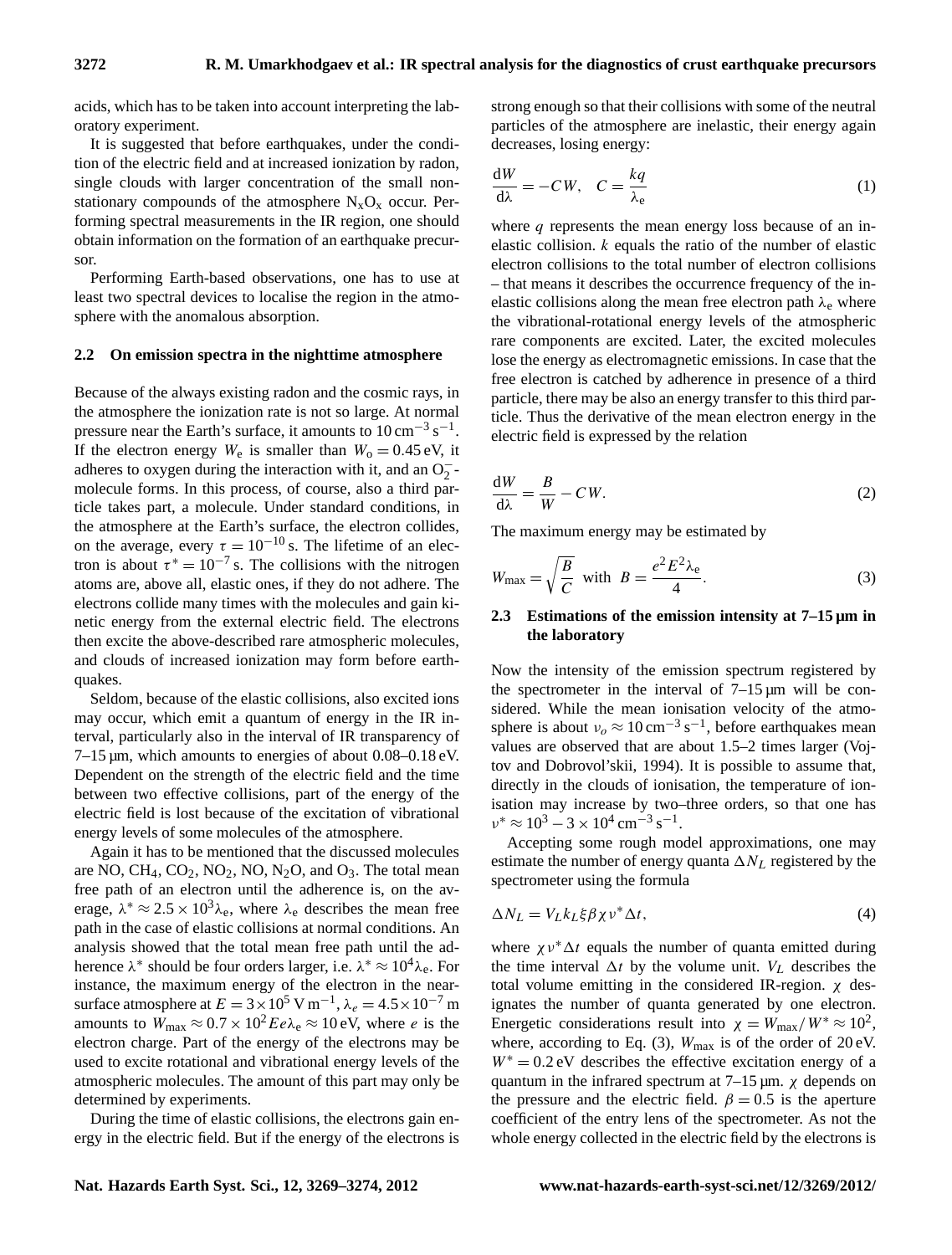spent for the excitation of vibrational-rotational energy levels of the molecules, but only part of it, the approximate coefficient  $k_l \approx 0.3$  is introduced.

Here only the emission within a small solid angle  $\xi =$  $r_o^2/(4l^2) \approx 10^{-2}$  is considered. The radius  $r_o$  of the entry spectrometer lens is about  $3 \text{ cm}$ . *l* designates the effective distance between the emitting atmospheric volume and the entry lens. Under the condition that in the laboratory device a spectral reflector is used, which allows an effective input of the emission from the working chamber in the spectrometer, a value of  $\xi = 0.5$  is possible. Dependent on the volume of the working chamber and the increase of the concentration of the rare components of the atmosphere  $CO<sub>2</sub>, O<sub>3</sub>$ ,  $CH<sub>4</sub>$ , N<sub>2</sub>O, and NO<sub>2</sub>, the number of quanta of infrared emissions changes. In case of a chamber with a working volume of  $10^3 - 3 \times 10^4$  cm<sup>3</sup>, the number of quanta considered during a laboratory experiment, which lasts  $10^3$  s, amounts to  $10^{10} - 10^{15}$ . The minimum sensitivity of the device is two– three orders of magnitude smaller. In nature, especially in the Earth's atmosphere at altitudes of 10–15 km, the number of quanta of IR emission registered by the spectrometer at night is two–three orders of magnitude larger than in the laboratory experiment.

#### **3 Conclusions**

1. In connection with the search for new atmospheric precursors of earthquakes under nighttime and daytime conditions, a real physical process is modelled in the laboratory. The concentration increase of rare atmospheric components is considered, which is caused by the growth of the radon concentration before earthquakes.

It was shown that the absorption density in the spectral interval of 10–13 µm growths. Thus the increase of the IR absorption may be interpreted as earthquake precursor. The approach should work better at night than during daytime because of the stronger noise during daytime.

2. Related to earthquake precursors at night, emission spectra are also studied analytically. The excitation processes of molecules are analyzed. The theoretical analysis showed that locally, in electric fields below the breakdown ones, free electrons gain energy. Usually the electrons collide often with the molecules elastically. Seldom, the electrons also excite rotational-vibrational levels of rare atmospheric components. The molecules lose their energy in the interval of IR transparency at  $7-15 \,\mathrm{\mu m}$ .

The intensities of the emission spectra are estimated. It is found that in nature and in the laboratory the emission intensity is near the limit of the recent device sensitivity.

Thus, for observations of emission spectra, the resolution of the spectrometer has to be further increased.

3. A device is created for the syntheses and accumulation of nitrous oxides. Experiments to observe the IR-spectra of ozone and nitrous oxides during the syntheses and during the further evolution of these molecules are performed.

For the earthquake prediction, practically, the investigation of emission spectra is most important, but, during the laboratory experiments, the radiation of the excited molecules is shifted by a time interval which is larger than the duration of the barrier discharge and lasts until a noticeable, measurable heating of the chamber occurs. Thus the modification of the laboratory equipment to measure emission spectra is a special task. Besides, in this case, the working volume of the chamber has to be enlarged considerably.

*Acknowledgements.* The authors thank the two referees for constructive remarks.

Edited by: M. E. Contadakis Reviewed by: P. F. Biagi and one anonymous referee

#### **References**

- Derr, J. S.: Earthquake lights: A review of observations and present theories, Bull. Seismol. Soc. Am., 63, 2177–2187, 1973.
- Fidani, C.: The earthquake lights (EQL) of the 6 April 2009 Aquila earthquake, in Central Italy, Nat. Hazards Earth Syst. Sci., 10, 967–978, [doi:10.5194/nhess-10-967-2010,](http://dx.doi.org/10.5194/nhess-10-967-2010) 2010.
- Frenkel, Y. I.: Theory of atmospheric electricity phenomena, GITTL, Moscow-Leningrad, 1949.
- Gorny, V. I., Sal'man, A. G., Tronin, A. A., and Shilin, B. V.: Infrared emission of the earth – indicator of seismic activity, Doklady Academii Nauk SSSR, 301, 67–69, 1988.
- Griffiths, P. R. and De Haseth, J. A.: Fourier transform infrared spectrometry, John Wiley and Sons, New York, 1986.
- Grigoriev, A. I., Gershenson, N. I., and Gokhberg, M. B.: On the nature of the luminosity of the atmosphere during earthquakes, Doklady Academii Nauk SSSR, 300, 1087–1090, 1988.
- Heinke, J., Koch, H., and Martinelli, G.:  $CO<sub>2</sub>$  and radon measurements in the Vostland (Germany) – a contribution to earthquake prediction research, Geophys. Res. Lett., 22, 749–774, 1995.
- Holub, R. F. and Bready, B. T.: The effect of stress on radon emanation from rock, J. Geophys. Res., 86, 1776–1784, [doi:10.1029/JB086iB03p01776,](http://dx.doi.org/10.1029/JB086iB03p01776 ) 1981.
- Lejun, W., Jianfeng, G., Jianhua, L., Zhenquan, L., Haibing, L., and Hui, C.: Satellite thermal infrared earthquake precursor to the Wenchuan  $M_s$  8.0 earthquake in Sichuan, China, and its analysis on geodynamics, Acta Geol. Sin., 83, 767–775, 2009.
- Liperovsky, V. A., Meister, C.-V., Liperovskaya, E. V., Davidov, V. F., and Bogdanov, V. V.: On the possible influence of radon and aerosol injection on the atmosphere and ionosphere be-